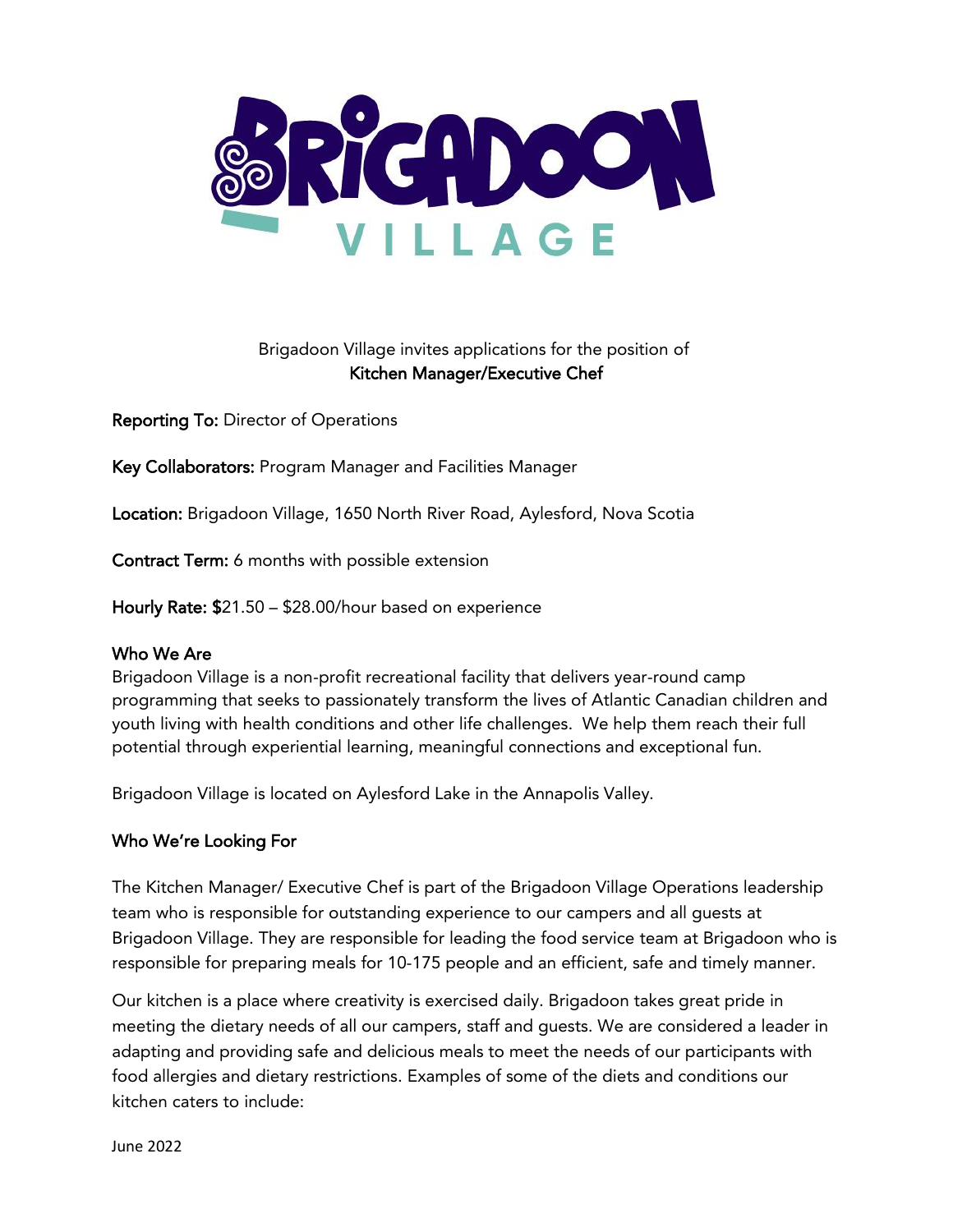

- Gluten-free diets
- Personalized diets to help those managing conditions such as kidney disease, crohn's, colitis, etc.
- Diets free of gluten, wheat, eggs, lactose, milk, soy, etc. due to allergies and intolerances
- Vegetarian, vegan, halal diets, and keto

The Kitchen Manager/Executive Chef is passionate, creative, and innovative. They will be curious and committed to learning and adapting in line with Brigadoon's camper first philosophy.

#### Key Responsibilities

- Assume all responsibility of the day-to-day operations of the kitchen
- Lead a team and oversee the preparation of meals for anywhere between 10-150 people (+ snacks)
- Hire, train, oversee, schedule and evaluate other food services staff
- Develop all menus to meet the needs of the participants
- Manage food and labour costs as well as procedures and planning
- Monitor and ensure exceptional food quality and food safety
- Ensure the supplies for upcoming service delivery is available including food ordering, maintain positive working relationships with suppliers
- Ensure that safety and sanitation levels are upheld in accordance with all regulations
- Work with volunteers and students
- Development of menus to meet the needs of Brigadoon's participants
- Take part/lead food service training and other facility wide training
- Maintain and properly store all food service equipment and supplies
- Maintain the order of the kitchen damage/repairs, problems with food orders, sanitation and safety
- Work with the village operations team for the scheduling of meals, accurate numbers, dietary restrictions
- Prep work, dishwashing and light cleaning duties
- Open facility at beginning of day and lock at the end of the day (when appropriate)
- Help to ensure the safety and wellbeing of each camper/participant and staff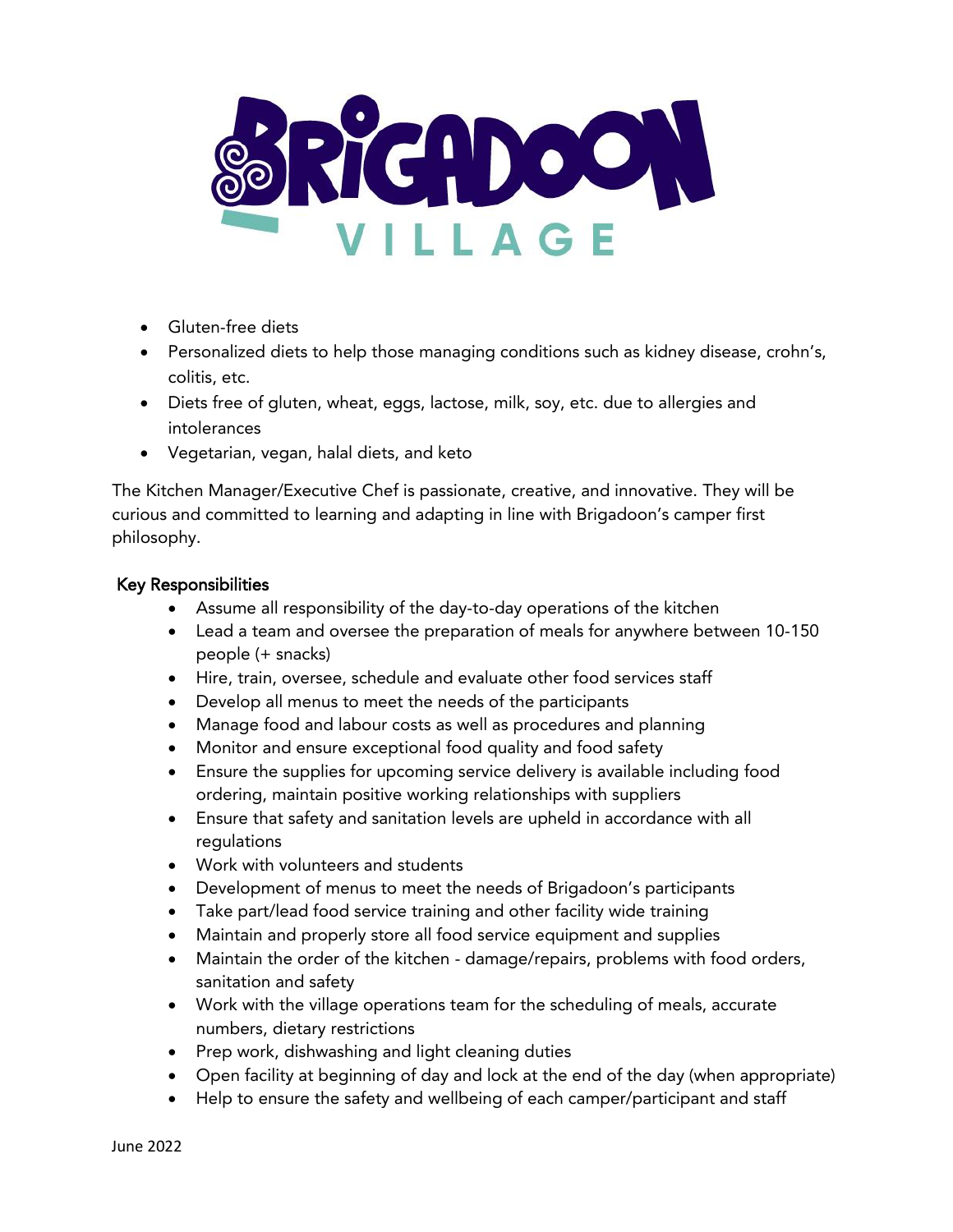

- Maintains and demonstrates knowledge of Brigadoon's emergency plan
- Create and maintain a documentation system for kitchen procedures, menus, overproduced foods, etc.
- Various reports and administrative duties
- Perform other related duties as required

#### Experience and Characteristics

- 5+ years of culinary experience. Experience with institutional cooking or catering considered an asset.
- Experience in leading a team
- Knowledge and experience of gluten free cooking and vegan cooking considered an asset
- Knowledge and experience in meeting diverse dietary requirements of children and adults with chronic illness considered an asset
- Computer literacy
- Open to receiving feedback
- Experience working with volunteers/students considered an asset
- Exceptional interpersonal and communication skills and intuition
- Ability to work in a fast-paced, demanding environment of competing priorities
- A commitment to meeting Brigadoon's mission
- High level of risk awareness, ability to troubleshoot and resolve problems quickly and effectively
- Ability to work as a member of a team

### Qualifications and Certifications

- Food Safety Training
- Red Seal Certification considered an asset
- Standard First Aid and CPR Level C
- Criminal Record and Child Abuse Registry Check
- Vulnerable Sector Check
- Due to the vulnerability of our participants all Brigadoon staff are required to be fully vaccinated against COVID 19 and routine immunizations up to date.
- WHIMS